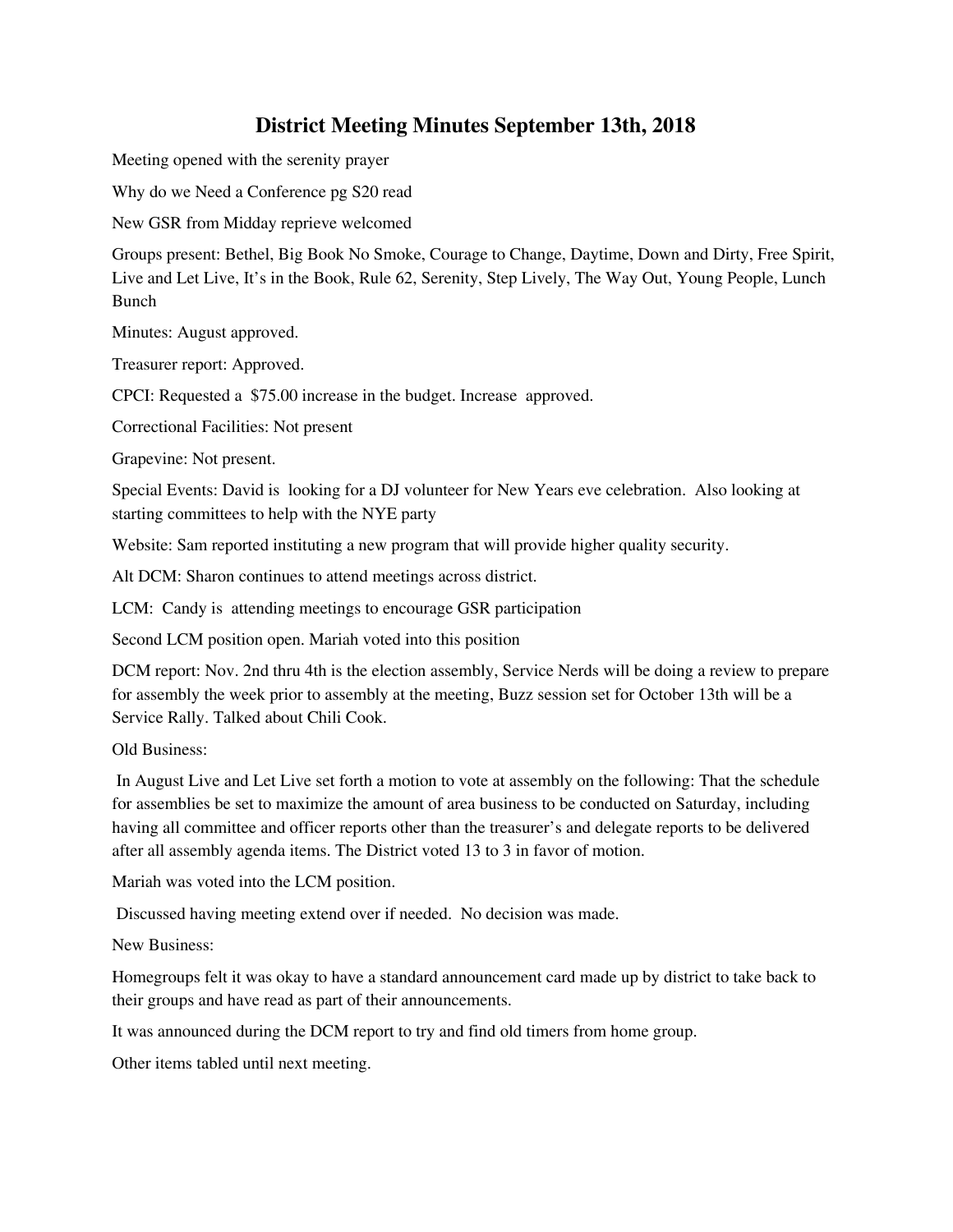## Committee Reports

## CPC/PI:

Met with Lynn I., Nancy D. & CPC/PI team from Young People's Group, Cam & John, to determine what areas each of them would like to focus on:

Nancy - Clergy, nursing facilities & distributing schedules to libraries

Cam - Schools

John - Treatment centers

Lynn - Medical community

Team members each have a "start-up" supply of pamphlets & meeting schedules. I'm now freed up to:

Establish contacts with college counsellors at Greensboro, Guilford College & A&T as well as to find a new contact for the UNCG School of Nursing

Work with Moses Cone to get literature into waiting rooms & clinics

Follow up on getting local contacts through NCDOT for M.A.D.D., A.L.E., DMV and Highway Patrol Draw up an introductory letter to radio & tv stations and set up appointments about PSAs

CFC:

GV:

Special Events:

Accessibilities:

TFC: